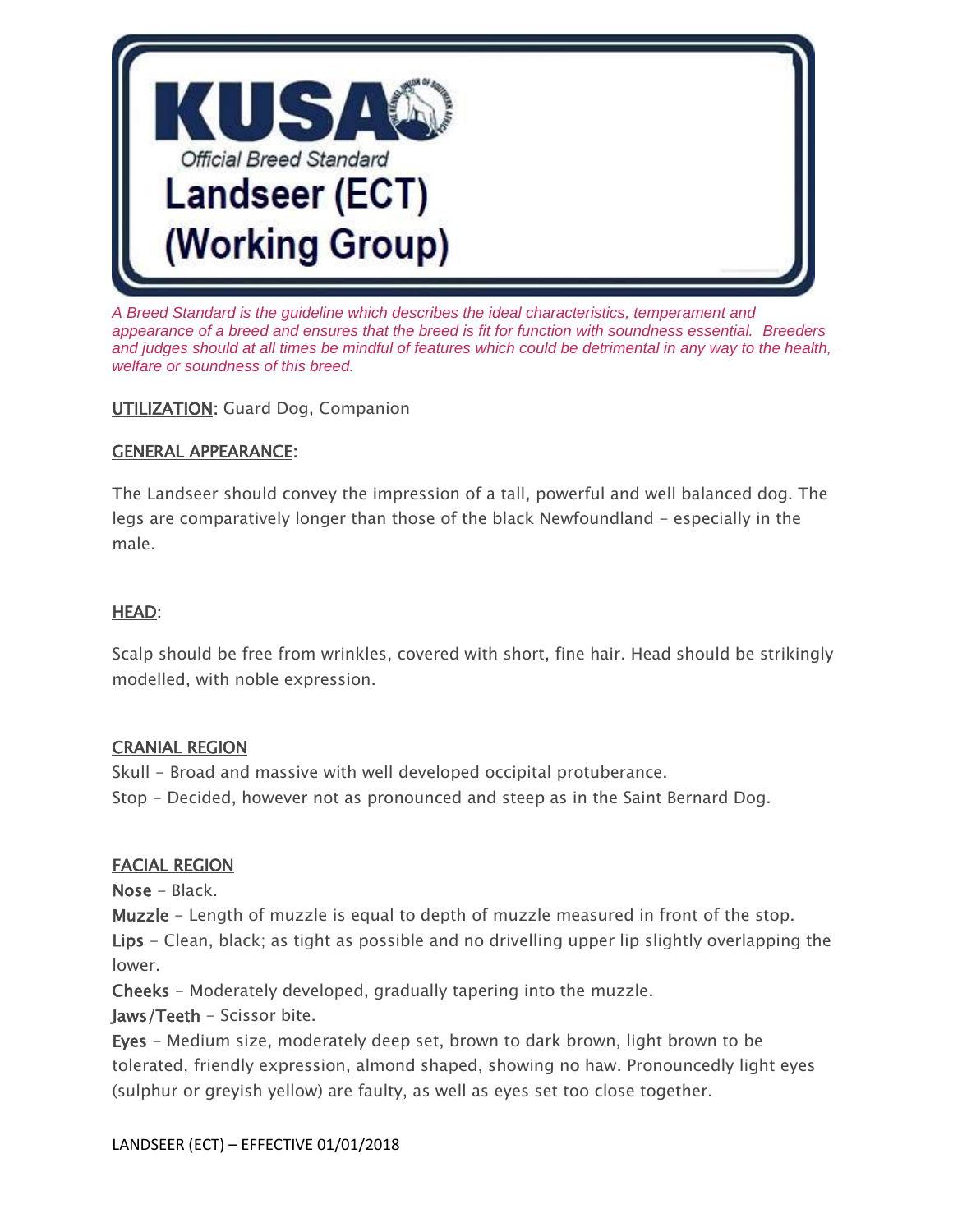Ears - Medium size. Reaching inner corner of eyes, when drawn out. Triangular shape, with slightly rounded tips. Set high on head, however not too far back. Carried close and flat to sides of head. Ears covered with short, fine hair. Fringes of longer hair to be found only at back part of root of ear.

#### NECK:

The neck muscular and broad, should be not quite round but rather egg-shaped in cross section, symmetrically set and obliquely placed in shoulders. Length of neck from occiput to withers to be approximately ¾ to 4/5 the length from occiput to tip of nose. Pronounced dewlap undesirable.

#### BODY:

The length measured from withers to set on of tail should be about twice the length of the head. Wide and strong from withers to croup.

Back - Straight and level.

Loin - Muscular.

Croup - Broad, well rounded at sides and backwards by powerful bolster of muscles.

Chest - Between the very muscular shoulders the chest is deep and broad corresponding to well sprung ribs.

Belly - Slightly tucked up. Clearly visible flat depression between belly and loin. Weak or hollow back, weak loins, too short false ribs and too much tuck-up of the belly are faults.

# TAIL:

Strong, reaching slightly below hocks at the most, well covered with dense, bushy hair, however not flaglike. Tail should hang downwards when standing or at ease, with a slight curve at end permissible. May carry tail straight out, with only a slight curve at end, when moving. Tails with a kink or curled over back are most objectionable.

# LIMBS

#### Forequarters:

General appearance: Strong muscles descending from shoulders and surrounding a well boned humerus are connected in correct angulation to the massive bones of the seen from front absolutely straight and muscular forelegs. Legs slightly fringed down to pastern. Elbows - Close to body at the lowest point of brisket; distance from ground to elbows rather high; elbows pointing straight to the rear.

#### Hindquarters: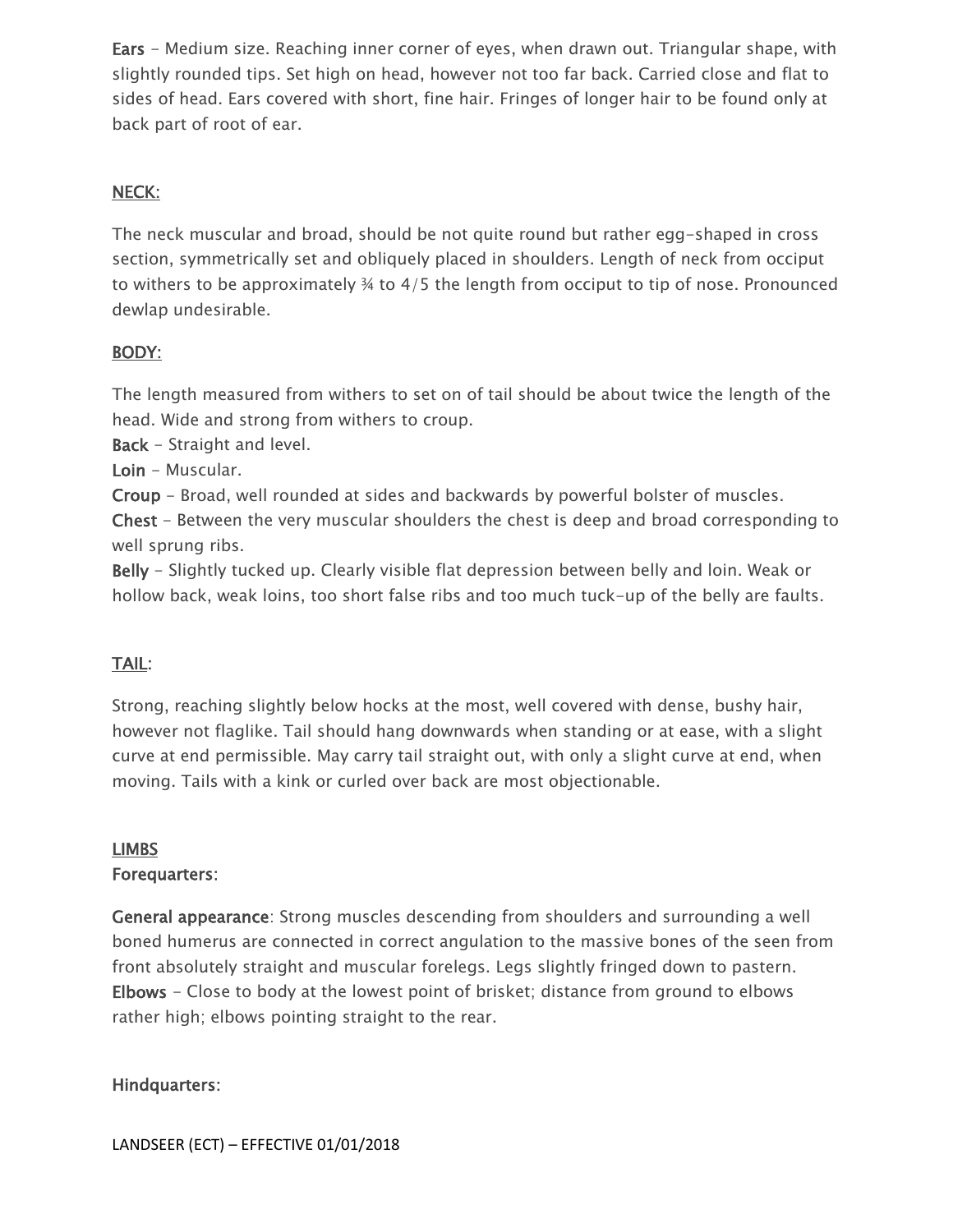General appearance: The hindquarters are throughout very sturdy. Hindlegs to move freely; they should have strong bone embedded by powerful muscles. Hindlegs to be moderately fringed.

Upper Thighs - Especially broad.

Dewclaws - They are objectionable; they should be removed as soon as possible after birth. Cowhocks or insufficient angulation are faulty.

Feet - Large, well shaped cat feet. Splayed or turned out feet are objectionable. Toes connected by webbing,

which should be strong, almost reaching tip of toes.

# GAIT/MOVEMENT:

Movement of the well muscled legs should present a free, long stride, covering ground well.

# COAT:

Hair - The top coat - with exception of the head - should be long and as straight and dense as possible, soft to the touch, with good undercoat, which is not as dense as in the black Newfoundland. Slightly wavy coat on back and hindquarters is not objectionable. When brushed wrong way it falls back into place naturally.

Colour - Main colour of coat is a clear white with distinct black patches on body and croup. Collar, forechest, belly, legs and tail must be white. Head black, with white muzzle and white symmetrical blaze - neither too narrow, nor too wide - extending from muzzle over head to the white collar, being considered a definite breeding goal. Ticking still occurring in the white not to be penalised but should be bred away.

## SIZE

Height at shoulders:

Dogs: 72 to 80 cm (28,5 to 31,5 ins) Bitches: 67 to 72 cm (26,5 to 28,5 ins) Small deviations below or above to be tolerated.

# FAULTS

Any departure from the foregoing should be considered a fault and the seriousness with which the fault should be regarded should be in exact proportion to its degree and its effect upon the health and welfare of the dog.

## DISQUALIFYING FAULTS:

• Aggressive or overly shy dogs.